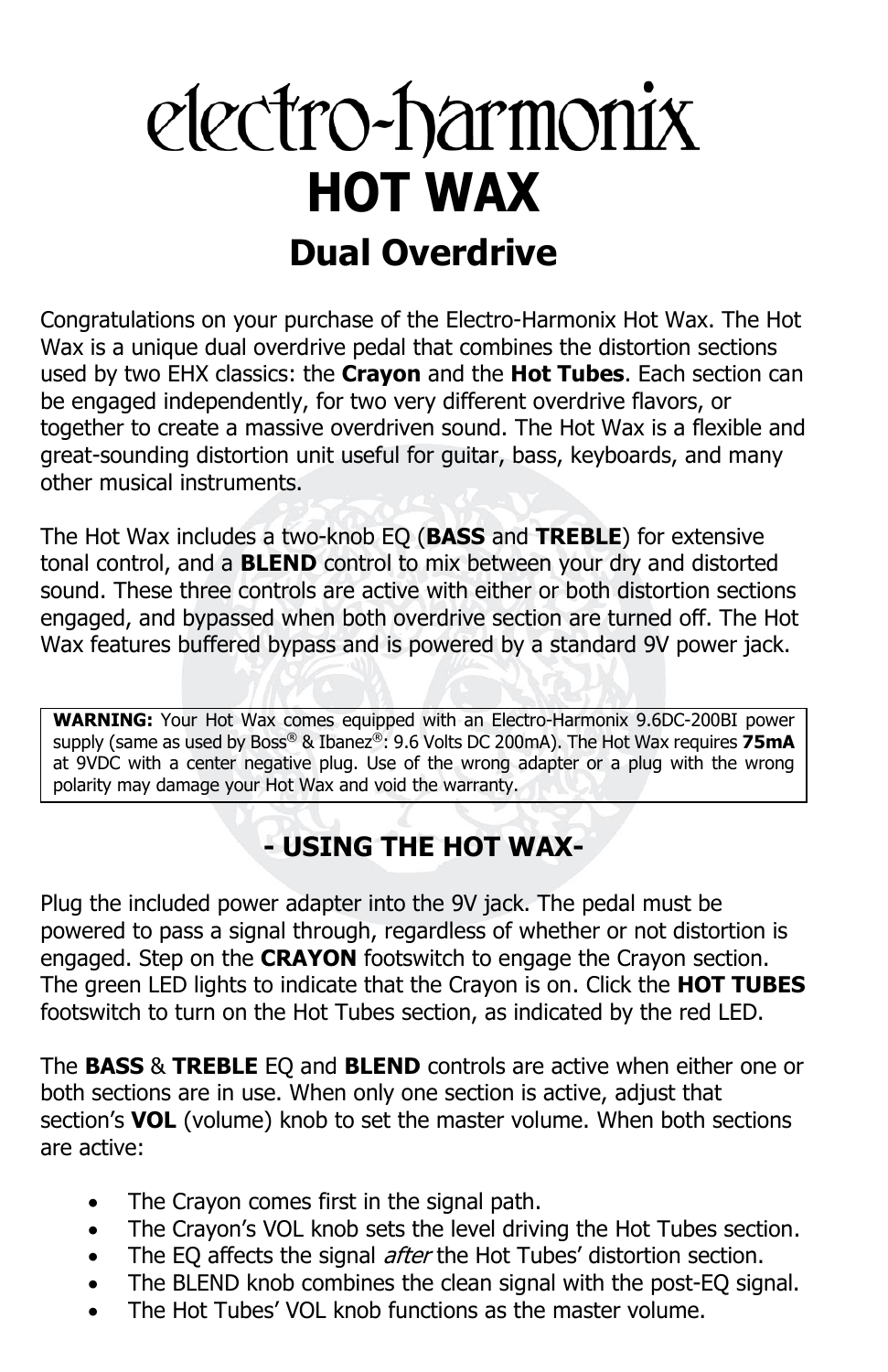# **- CONTROLS and I/O JACKS -**

#### **Footswitches and LEDs**

The right LED (green) illuminates when the Crayon section is engaged via the footswitch. The left (red) LED lights when using the Hot Tubes section.

#### **VOL Knob (Crayon)**

If only the Crayon is active, the **VOL** knob sets master output level. If both sections are active, the VOL knob sets the level between the Crayon's drive section and the Hot Tubes' drive section.

#### **VOL Knob (Hot Tubes)**

Use the Hot Tubes **VOL** knob to set the master output level.

#### **DRIVE Knobs**

Turn the appropriate **DRIVE** knob to set the distortion intensity.

### **BASS and TREBLE Equalization Knobs**

Adjust the **BASS** knob to boost or cut low frequencies. Adjust the **TREBLE** knob to boost or cut high frequencies. The frequency response for either knob is flat (no boost or cut) when the knob is set halfway up.

#### **BLEND Knob**

The **BLEND** knob mixes the dry and distorted signal. With BLEND set to minimum (fully counterclockwise), you will only hear the dry signal. When BLEND is turned fully clockwise, you will only hear the distorted signal. All other settings will yield varying mixtures of dry and distorted sounds.

Turning BLEND down to add dry signal can add more punch and clarity, along with more emphasis on pick attack. This functionality may be of particular importance to bassists, as full-on distortion can reduce punch and muddy up low end frequencies.

#### **INPUT Jack**

Plug your instrument or the output of another effects pedal into the 1/4" **INPUT** jack. The input impedance is  $2.2M<sub>\Omega</sub>$ .

#### **OUTPUT Jack**

Use the ¼" **OUTPUT** jack to send the signal to an amp or another effects pedal. The signal will be dry or effected based on the bypass status. The output impedance is 220 $\Omega$ .

### **- POWER -**

Plug the output of the included EHX 9.6DC-200 adapter into the 9V power jack of the Hot Wax. The Hot Wax draws **75mA** at 9VDC with a **center**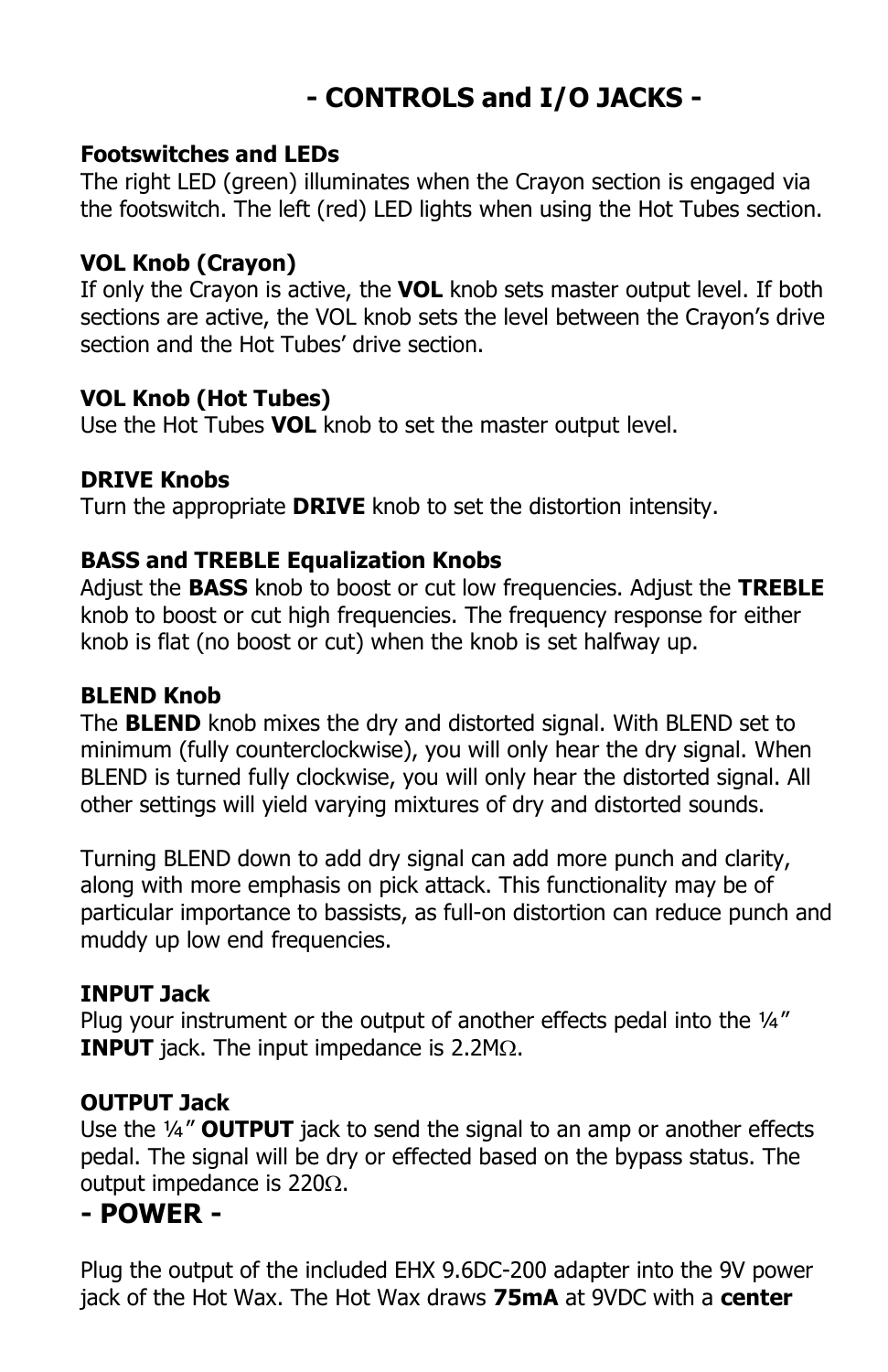**negative plug**. The Hot Wax accepts Boss® and Ibanez® style AC Adapters capable of delivering at least 200mA.

The Hot Wax does not accept batteries, and only works with an external 9V power supply. Do not open the unit as there are no user serviceable parts.

## **- NOTES AND SPECIFICATIONS –**

- The Hot Wax utilizes a high quality buffered bypass.
- Input Impedance: 2.2M  $\Omega$
- Nominal Output Impedance:  $220\Omega$
- Current Draw: 75mA

# **- WARRANTY INFORMATION -**

Please register your pedal online at http://www.ehx.com/product-registration or complete and return the enclosed warranty card within 10 days of purchase. Electro-Harmonix will repair or replace, at its discretion, a product that fails to operate due to defects in materials or workmanship for a period of one year from date of purchase. This applies only to original purchasers who have bought their product from an authorized Electro-Harmonix retailer. Repaired or replaced units will then be warranted for the unexpired portion of the original warranty term.

If you should need to return your unit for service within the warranty period, please contact the appropriate office listed below. Customers outside the regions listed below, please contact EHX Customer Service for information on warranty repairs at info@ehx.com or +1-718-937-8300. USA and Canadian customers: please obtain a **Return Authorization Number** (RA#) from EHX Customer Service before returning your product. Include ̶with your returned unit-a written description of the problem as well as your name, address, telephone number, e-mail address, RA# and a copy of your receipt clearly showing the purchase date.

#### **United States & Canada Europe**

EHX CUSTOMER SERVICE JOHN WILLIAMS ELECTRO-HARMONIX ELECTRO-HARMONIX UK c/o NEW SENSOR CORP. 13 CWMDONKIN TERRACE 47-50 33RD STREET SWANSEA SA2 ORQ LONG ISLAND CITY, NY 11101 UNITED KINGDOM

Tel: 718-937-8300 Tel: +44 179 247 3258 Email: [info@ehx.com](mailto:info@ehx.com) Email: electroharmonixuk@virginmedia.com